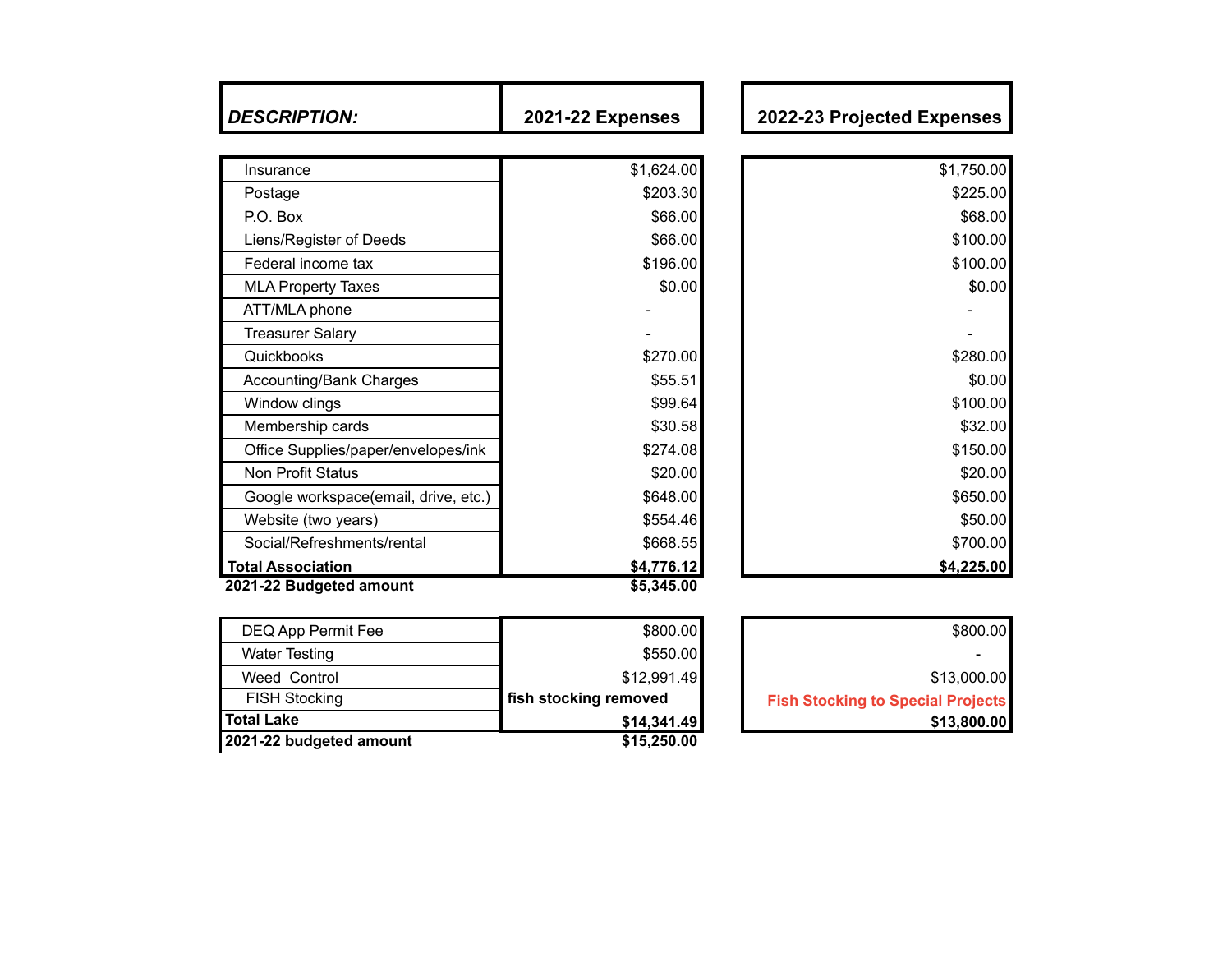| <b>DESCRIPTION:</b>            | <b>2021-22 Expenses</b>    | (Suggested)<br>2022-23 Projected Expenses |
|--------------------------------|----------------------------|-------------------------------------------|
| Sand                           | \$700.00                   | \$1,045.60                                |
| Mulch                          | \$426.60                   | \$442.00                                  |
| Lighting                       | \$472.00                   | \$490.00                                  |
| <b>Electricity Pavillion</b>   | \$377.71                   | \$380.00                                  |
| Garbage Removal Park A         | \$188.90                   | \$324.60                                  |
| Garbage Removal Launch         | \$192.90                   | \$142.50                                  |
| Mowing                         | \$1,850.03                 | \$1,900.00                                |
| Portable Toilet                | \$668.75                   | \$670.00                                  |
| Spring CleanUp                 | \$59.63                    | \$75.00                                   |
| Misc/Park repair/park supplies | \$817.10                   | \$805.30 *                                |
| <b>Total Park</b>              | \$5,753.62                 | \$5,469.70                                |
| 2021-22 Budgeted amount        | \$5,400.00                 |                                           |
| Keys, supplies, flags, misc    | \$95.99                    | \$500.00                                  |
| Boat Decals (motorized)        | \$339.00                   | n/a                                       |
| Personnel                      | \$940.00                   | \$1,000.00                                |
| <b>Total Security</b>          | \$1,374.99                 | \$1,500.00                                |
| 2021-22 Budgeted amount        | \$1,500.00                 |                                           |
| <b>TOTAL EXPENSES</b>          | \$26,246.22                | \$24,994.70                               |
|                                | 2021-22 Budget \$26,995.00 | 22-23 projected budget<br>\$25,800.00     |

| <b>Total Special Projects</b> | \$5,093.49 | \$3,000.00 |
|-------------------------------|------------|------------|
| Legal                         | \$728.40   |            |
| <b>Fish Stocking</b>          |            | \$3,000.00 |
| <b>Walking Path</b>           | \$0.00     |            |
| Park C                        | \$0.00     |            |
| <b>Emergency Fish Cleanup</b> | \$715.09   |            |
| Park A roof replacement       | \$3,650.00 |            |

|  | \$3,000.00 |
|--|------------|
|  | \$3,000.00 |
|  |            |